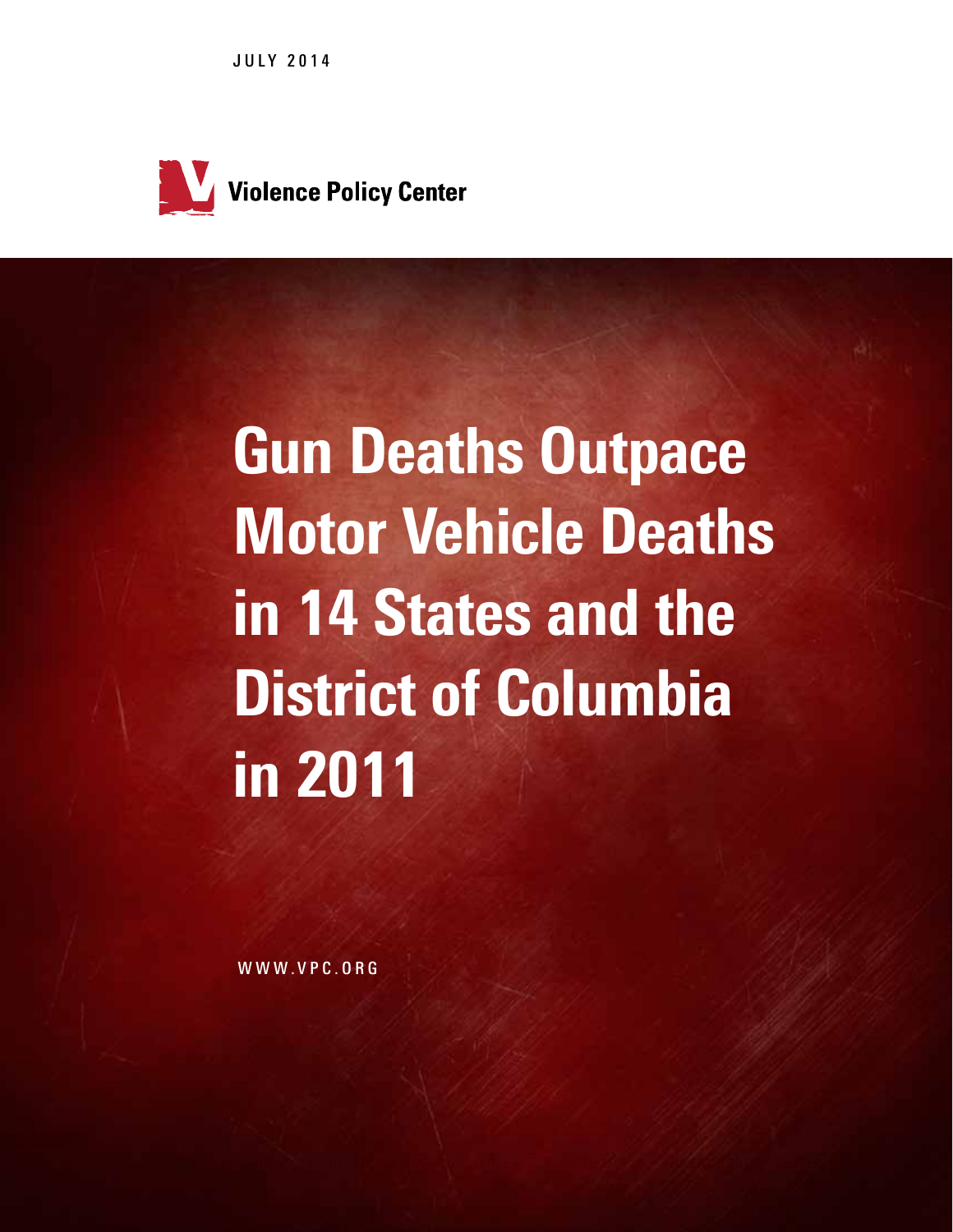### copyright and acknowledgments

Copyright © July 2014 Violence Policy Center

The Violence Policy Center (VPC) is a national nonprofit educational organization that conducts research and public education on violence in America and provides information and analysis to policymakers, journalists, advocates, and the general public.

This study was funded with the support of The Herb Block Foundation, David Bohnett Foundation, and The Joyce Foundation. This analysis is published in PDF format and is designed to be printed out in color as a single-sided document.

This study was authored by VPC Legislative Director Kristen Rand.

For a complete list of VPC publications with document links, please visit www.vpc.org/studyndx.htm.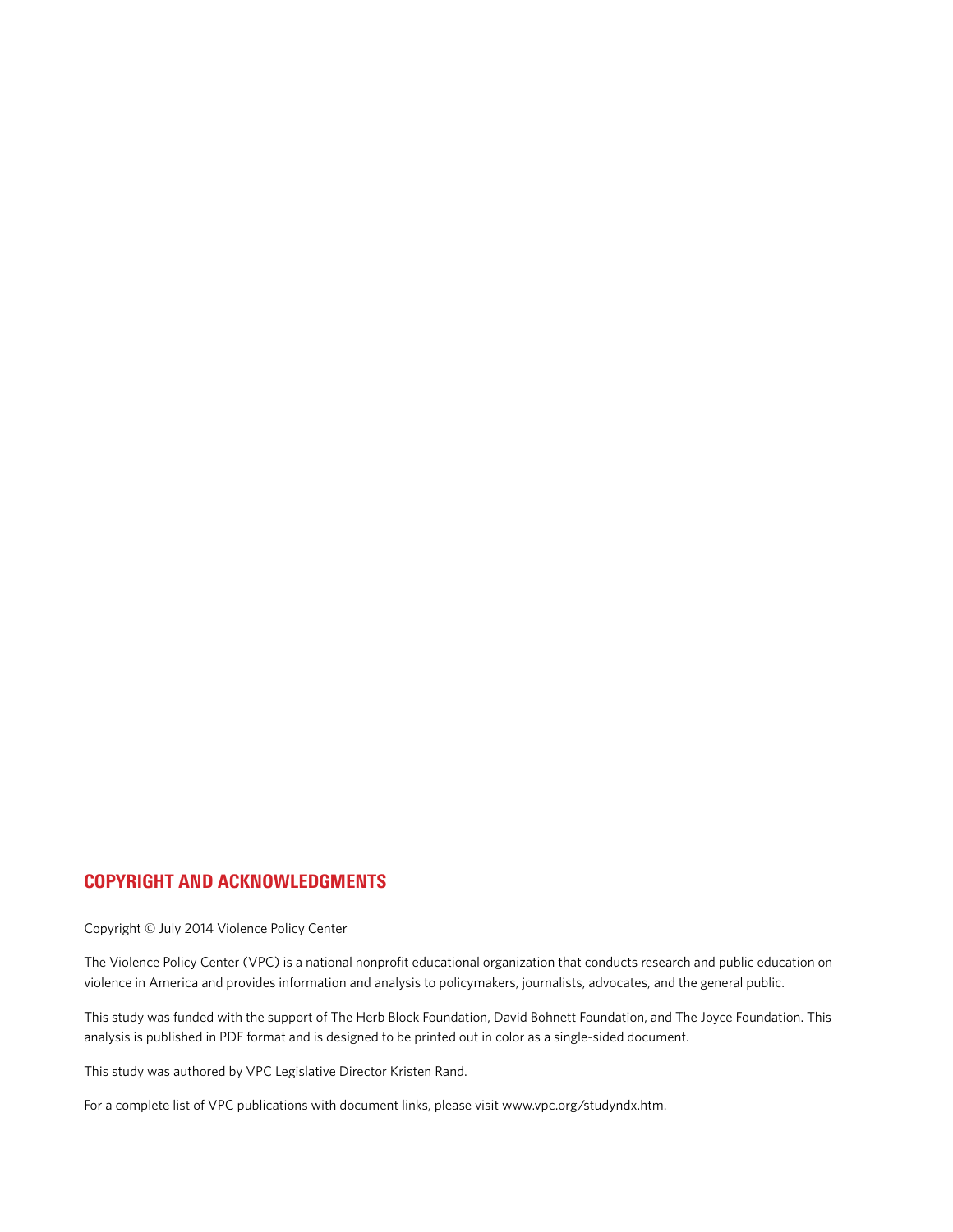## Gun Deaths Outpace Motor Vehicle Deaths in 14 States and the District of Columbia in 2011

While motor vehicle-related deaths are on the decline as the result of a successful decades-long public health-based injury prevention strategy, firearm deaths continue unabated—the direct result of the failure of policymakers to acknowledge and act on this ubiquitous and too often ignored public health problem.

Firearm-related fatalities exceeded motor vehicle fatalities in 14 states and the District of Columbia in 2011, the most recent year for which state-level data is available for both products from the federal Centers for Disease Control and Prevention. That year, gun deaths (including gun suicide, homicide, and fatal unintentional shootings) outpaced motor vehicle deaths in Alaska, Arizona, Colorado, District of Columbia, Illinois, Louisiana, Maryland, Michigan, Nevada, Ohio, Oregon, Utah, Vermont, Virginia, and Washington (see table below for additional information).

| <b>Jurisdiction</b>  | <b>Gun Deaths</b> | <b>Motor Vehicle Deaths</b> | <b>Gun Death Rate</b><br>per 100,000 | <b>Motor Vehicle Death Rate</b><br>per 100,000 |
|----------------------|-------------------|-----------------------------|--------------------------------------|------------------------------------------------|
| Alaska               | 126               | 87                          | 17.41                                | 12.02                                          |
| Arizona              | 964               | 872                         | 14.91                                | 13.48                                          |
| Colorado             | 573               | 512                         | 11.20                                | 10.01                                          |
| District of Columbia | 86                | 39                          | 13.89                                | 6.30                                           |
| Illinois             | 1,114             | 1,080                       | 8.66                                 | 8.40                                           |
| Louisiana            | 865               | 750                         | 18.91                                | 16.39                                          |
| Maryland             | 542               | 517                         | 9.28                                 | 8.85                                           |
| Michigan             | 1,156             | 1,016                       | 11.70                                | 10.29                                          |
| Nevada               | 376               | 281                         | 13.82                                | 10.33                                          |
| Ohio                 | 1,227             | 1,178                       | 10.63                                | 10.21                                          |
| Oregon               | 420               | 371                         | 10.86                                | 9.59                                           |
| Utah                 | 308               | 277                         | 10.94                                | 9.84                                           |
| Vermont              | 78                | 62                          | 12.45                                | 9.89                                           |
| Virginia             | 868               | 816                         | 10.71                                | 10.07                                          |
| Washington           | 624               | 554                         | 9.15                                 | 8.12                                           |

### Gun Deaths Exceed Motor Vehicle Deaths in 14 States and D.C. in 2011<sup>1</sup>

1 In 2011 there were 32,351 gun deaths nationwide for a rate of 10.38 per 100,000 and 35,543 motor vehicle deaths (both occupant and pedestrian) nationwide for a rate of 11.41 per 100,000. Source: WISQARS database, National Center for Injury Prevention and Control, Centers for Disease Control and Prevention.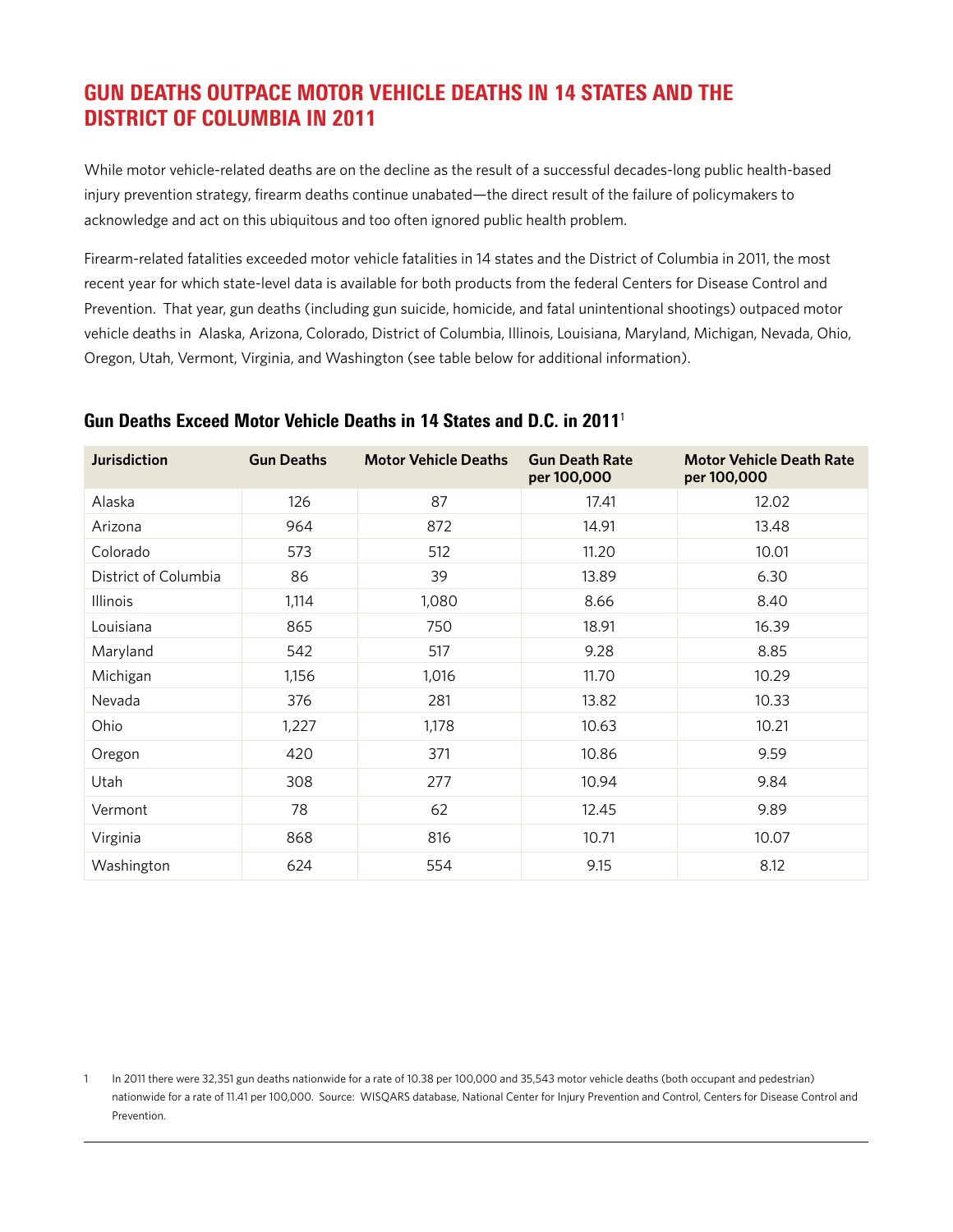## A Tale of Two Products

#### Motor Vehicles: Effective Regulation Has Reduced Traffic Fatalities

In 2011, the number of fatalities in motor vehicle traffic crashes totaled 35,543.<sup>2</sup> The fatality rate per 100 million vehicle miles of travel fell to a historic low in 2011.3

Experts agree that the formation of the federal National Highway Traffic Safety Administration (NHTSA) in 1966, coupled with a sustained decades-long effort to develop and implement a series of injury-prevention initiatives, have saved countless lives. Numerous changes in both vehicle and highway design followed the creation of NHTSA. For example, vehicles incorporated new safety features, including: head rests; energy absorbing steering wheels; shatterresistant windshields; and, safety belts. In addition, the roads that the vehicles traveled were improved through: better delineation of curves; use of breakaway signs and utility poles; improved illumination; addition of barriers separating oncoming traffic lanes; and, guardrails.<sup>4</sup> Experts also cite the increase in the use of seat belts beginning in the mid-1980s as states enacted belt-use laws as well as a reduction in alcohol-impaired driving as Mothers Against Drunk Driving (MADD) and other organizations changed the public's perception of the problem and laws were enacted to increase the likelihood that intoxicated drivers would be punished. Graduated licensing laws are credited with helping



### Firearm and Motor Vehicle Deaths 1999 to 2011

2 Source: WISQARS database, National Center for Injury Prevention and Control, Centers for Disease Control and Prevention.

3 "Traffic Safety Facts — 2011 Data," National Highway Traffic Safety Administration, April 2013.

4 "Motor-Vehicle Safety: A 20th Century Public Health Achievement," *JAMA*, June 9, 1999—Vol. 281, No. 22 (MMWR, 1999; 48:369-374).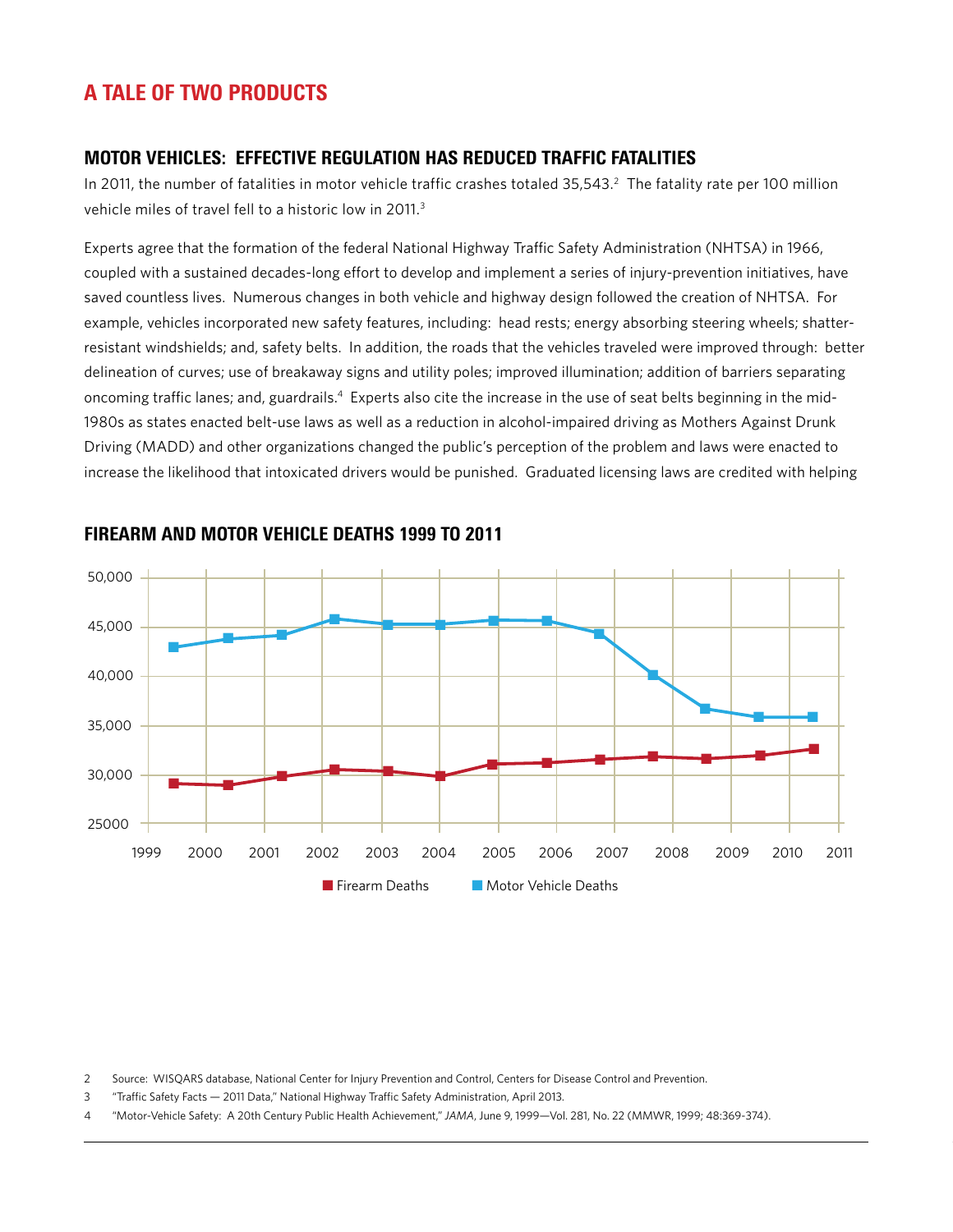to reduce the number of teen drivers crashing on our nation's roadways.<sup>5</sup> Between 1966 and 2000, the combined efforts of government and advocacy organizations reduced the rate of death per 100,000 population by 43 percent, which represents a 72 percent decrease in deaths per vehicle miles traveled.<sup>6</sup> Despite this success, safety advocates continue to push for new improvements, such as backup cameras, to further reduce the death toll.

## Firearms: The Last Unregulated Consumer Product Manufactured in America

The health and safety regulation of motor vehicles stands as a public health success story, yet firearms remain the last consumer product manufactured in the United States not subject to federal health and safety regulation.

While the federal Bureau of Alcohol, Tobacco, Firearms and Explosives is charged with enforcing our nation's limited gun laws, it has none of the health and safety regulatory powers afforded other federal agencies such as NHTSA.<sup>7</sup>

As Dr. David Hemenway, director of the Harvard Injury Control Research Center, notes in his 2004 book *Private Guns, Public Health*: "[T]he time Americans spend using their cars is orders of magnitudes greater than the time spent using their guns. It is probable that per hour of exposure, guns are far more dangerous. Moreover, we have lots of safety regulations concerning the manufacture of motor vehicles; there are virtually no safety regulations for domestic firearms manufacture."<sup>8</sup>

More than 90 percent of American households own a car<sup>9</sup> while little more than a third of American households contain a gun.<sup>10</sup> And yet, if charted out year by year as seen in the preceding graph, deaths nationwide from these two consumer products are on a trajectory to intersect.

- 5 "50 years of progress: Where do we go from here?," presentation by Adrian K. Lund, PhD, President, Insurance Institute for Highway Safety at Edmunds' Safety Conference: Truly Safe?, May 24, 2011.
- 6 David A. Sleet, et al, "Traffic Safety in the context of public health and medicine," AAA Foundation for Traffic Safety (2007).
- 7 As noted previously, literally every other consumer product sold and manufactured in the United States is regulated by a federal agency for health and safetyguns are the unique exception. Examples of federal agencies and the products for which they are responsible include: Consumer Product Safety Commission (CPSC), household products (except for guns and ammunition); Environmental Protection Agency (EPA), pesticides and toxic chemicals; Food and Drug Administration (FDA), drugs (including tobacco) and medical devices; and, National Highway Traffic Safety Administration (NHTSA), motor vehicles.
- 8 David Hemenway, *Private Guns, Public Health*, University of Michigan Press, 2004, p. 182.
- 9 "Transportation Statistics Annual Report 2012," U.S. Department of Transportation, Research and Innovative Technology Administration Bureau of Transportation Statistics, 2013.
- 10 For a detailed history of gun ownership in the United States as reported by the General Social Survey (GSS) conducted by the National Opinion Research Center (NORC) at the University of Chicago, see the April 2011 Violence Policy Center report *A Shrinking Minority: The Continuing Decline of Gun Ownership in America*, http://www.vpc.org/studies/ownership.pdf. According to NORC, in 2012 only 34.4 percent of U.S. households had a gun in the home.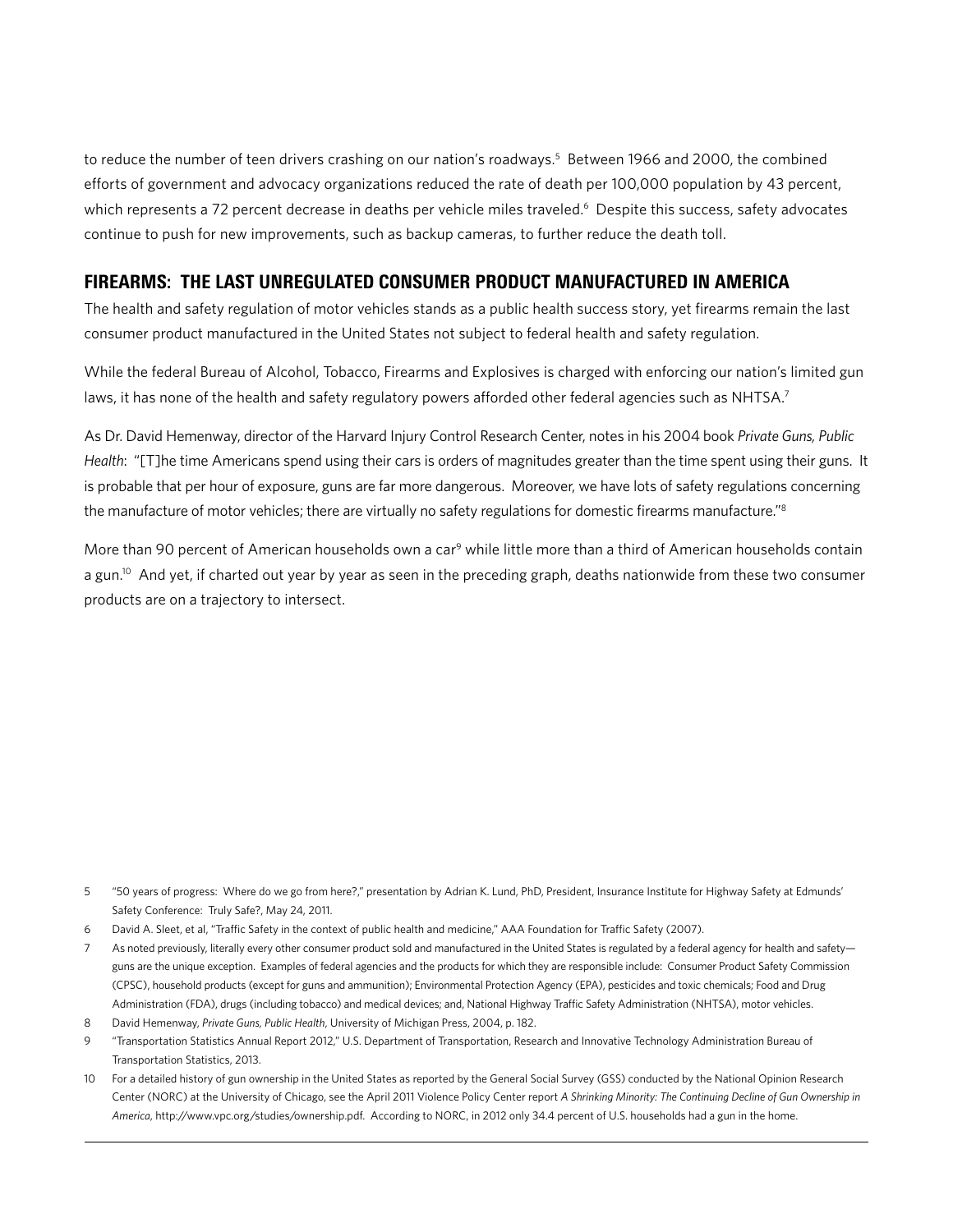## **CONCLUSION**

Fourteen states and the District of Columbia already experience gun death rates that exceed their motor vehicle-related death rates. If current trends continue, the number of states where gun deaths outpace motor vehicles deaths will only continue to increase.

The historic drop in motor vehicle deaths illustrates how health and safety regulation can reduce deaths and injuries that were at one time thought to be unavoidable.

Such an approach to injury prevention has been applied to every product Americans come into contact with every day except for one: guns. And as is the case with motor vehicles, health and safety regulation could reduce deaths and injuries associated with firearms.

Comprehensive regulation of the firearms industry and its products could include: minimum safety standards (i.e., specific design standards and the requirement of safety devices); bans on certain types of firearms such as "junk guns" and military-style assault weapons; limits on firepower; restrictions on gun possession by those convicted of a violent misdemeanor; heightened restrictions on the carrying of loaded guns in public; improved enforcement of current laws restricting gun possession by persons with histories of domestic violence; more detailed and timely data collection on gun production, sales, use in crime, as well as involvement in injury and death; and, public education about the extreme risks associated with exposure to firearms.

America is reaping the benefits of decades of successful injury prevention strategies on its highways, but continues to pay an unacceptable, yet equally preventable, cost in lives lost every year to gun violence.